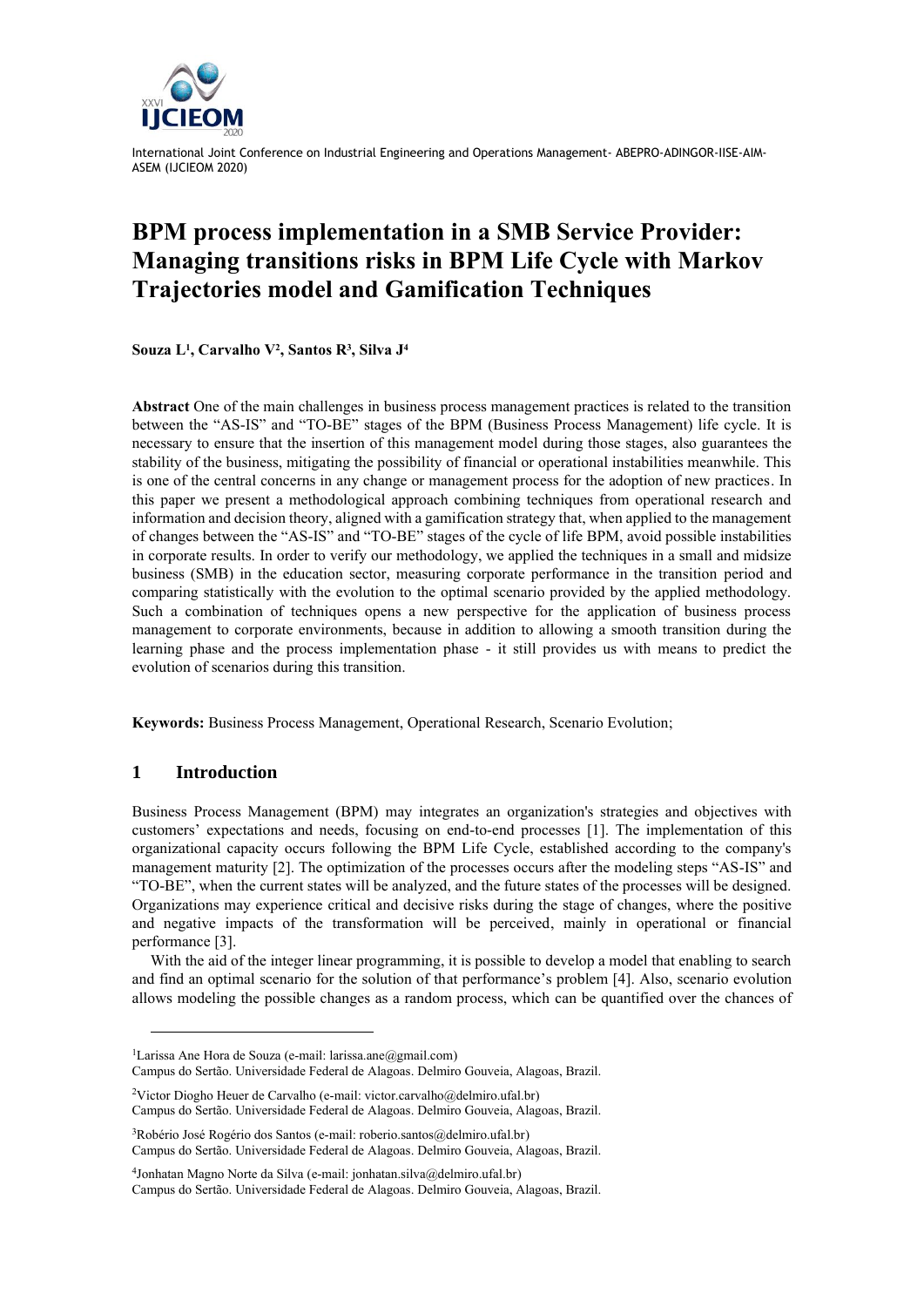

International Joint Conference on Industrial Engineering and Operations Management- ABEPRO-ADINGOR-IISE-AIM-ASEM (IJCIEOM 2020)

changes occurring, enabling to measure the transition probabilities of that scenarios (in BPM Life Cycle) modeled as 'states transition' in a Markov Chain [4, 5].

In order to understand and minimize uncertainty among transitions to an optimal state (the successful expected scenario) the entropy of Markov trajectories [6], and more effectively, the entropy of conditional Markov trajectories [7]*,* was suitable in computing solutions for the entropy associated with a Markov Transition Matrix, thus, it was possible to calculate which states (and its transitions) could be classified in greater, less or without uncertainty in 'scenarios transitions', which was compared with the real results expected to be performed by the team of employees at the SMB, applying the Kruskal-Wallis test to corroborate its statistical proximity. This methodological mix was taken to the organization in the form of a game with the main purpose of training the team and implementing the processes. The gamification strategy was chosen since the teams have responded well to this form of training and development, with a focus on a collective objective [8].

#### **2 Research Methodology**

This work is characterized as a case study, following the guidelines of the 'design science research' (DSR) as cited in [9]. The research domain is a music school, categorized as a SMB. A mathematical model was developed in terms of integer linear programming which comprises the company's resources and restrictions to determine an optimal scenario for maximizing profit. The Kruskal-Wallis hypothesis test was used to identify the statistical relevance between the result of the objective function and the reality achieved. The calculation of the Markov Trajectory Matrix indicated the probabilities associated with each change of state, quantifying the uncertainty of the trajectories and, therefore, showing which ones would be easier or more difficult to cover.

#### **3 Results and Discussion**

After conducting an enterprise maturity diagnosis, the company was classified as an 'ad-hoc company', which means that, 'little or no definition of processes' and 'low visibility of delivering value' to the customer [1]. As a matter of fact, it was decided to implement at first, only two processes: one for the core business and the other for the business support area, to overcome any initial management difficulty. In this way, three scenarios arose for the company, with the occurrence of zero, one or two implemented processes. The entropy matrix of the trajectories (for those scenarios) calculated that the greatest degree of uncertainty was in leaving the state with zero for two implemented processes. The least degree of uncertainty would be to change the scenario with zero processes to implement one process. The matrix also showed a second highest value of uncertainty regarding the organization should remain in the state with two processes implemented. Through the execution of the game, it was possible to effectively track the critical moments of the transitions in a documented way. At the end of the whole process, the company achieved a complete successful transition from the state with zero to the state with one implemented process, however, it did not reach the state with two processes. The result was consistent with the forecasting of the trajectory matrix.

While these changes were taking place, the company's operating and financial situation was monitored following the situation model given by the objective function, with the aims of getting as close as possible to the optimality condition. This condition met requirements for non-saturation of operational capacity, such as: maximum number of students supported, number of teachers and available working hours, and the class formats with the highest profitability index that should be prioritized. At the end of the whole analysis process, the Kruskal-Wallis hypothesis test showed that there was no statistical difference between the variables determined in the model and the real ones. This provided good evidence about the suitability in the use of resources in operational and financial terms, during the whole life cycle of BPM implementation, validating the efficiency of the model.